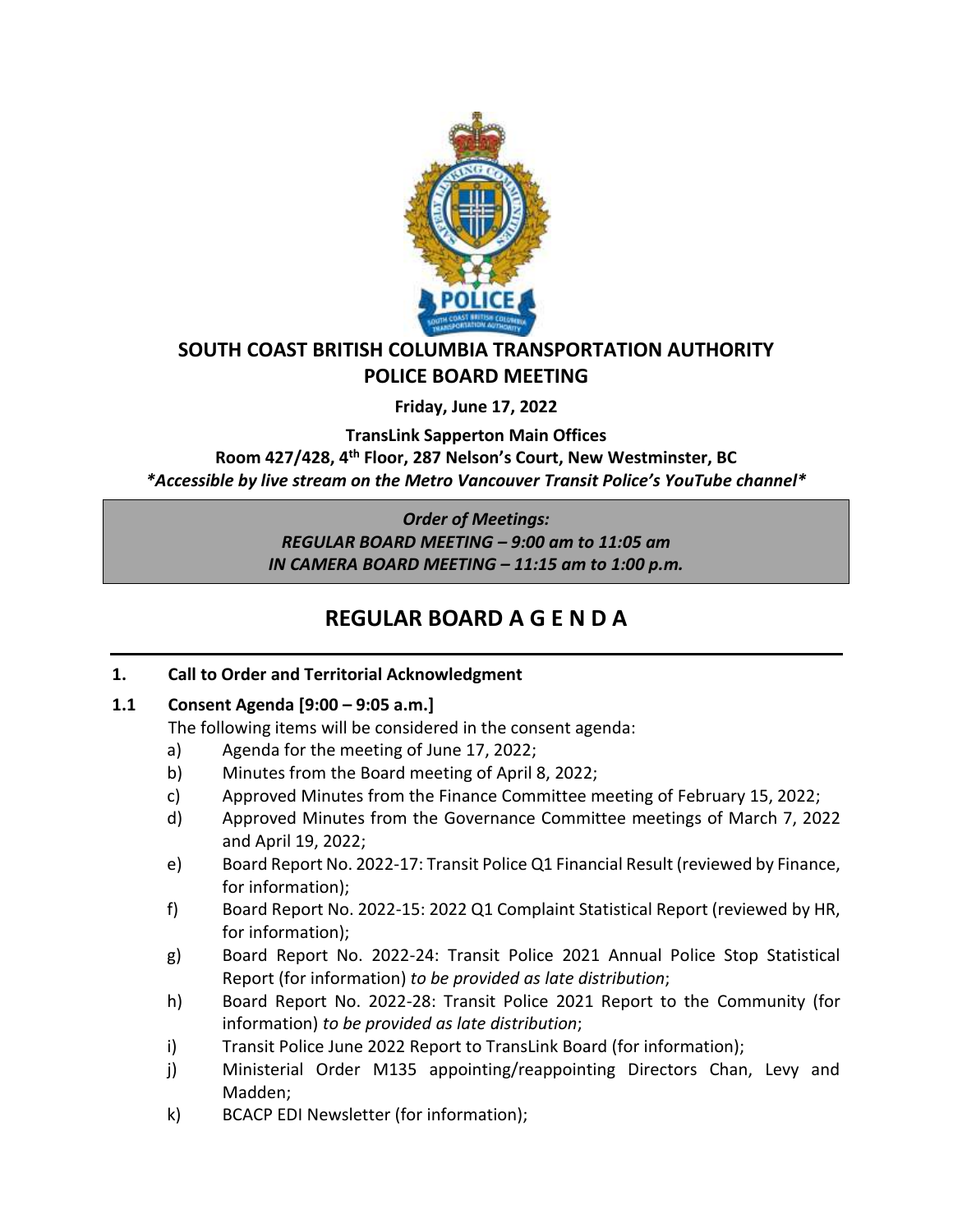- l) 2022 Calendar of Board Meetings; and
- m) Consent Resolution approved by the Board April 27, 2022: "THAT the South Coast British Columbia Transportation Authority Police Board pf Directors:
	- 1.) Approve the use of the alphabetical rotational model as presented by the New Westminster Police Board to designate a member for approval by the Class A syndicate ("the syndicate") to serve on the E-Comm Board of Directors on behalf of the syndicate and that within such rotation each respective Police Board be responsible for recommending a designate for 2 consecutive years; and further
	- 2.) Recommend Mr. George Madden as the designate for approval by the syndicate to serve on the E-Comm Board of Directors for the 2022-2023 term."

## **1.2 RECOMMENDATION**

THAT the South Coast British Columbia Transportation Authority Police Board of Directors approves or receives for information the following items on the consent agenda:

- a) Agenda for the meeting of June 17, 2022;
- b) Minutes from the Board meeting of April 8, 2022;
- c) Approved Minutes from the Finance Committee meeting of February 15, 2022;
- d) Approved Minutes from the Governance Committee meetings of March 7, 2022 and April 19, 2022;
- e) Board Report No. 2022-17: Transit Police Q1 Financial Result (reviewed by Finance, for information);
- f) Board Report No. 2022-15: 2022 Q1 Complaint Statistical Report (reviewed by HR, for information);
- g) Board Report No. 2022-24: Transit Police 2021 Annual Police Stop Statistical Report (for information) *to be provided as late distribution*;
- h) Board Report No. 2022-28: Transit Police 2021 Report to the Community (for information) *to be provided as late distribution*;
- i) Transit Police June 2022 Report to TransLink Board (for information);
- j) Ministerial Order M135 appointing/reappointing Directors Chan, Levy and Madden;
- k) BCACP EDI Newsletter (for information);
- l) 2022 Calendar of Board Meetings; and
- m) Consent Resolution approved by the Board April 27, 2022: "THAT the South Coast British Columbia Transportation Authority Police Board pf Directors:
	- 1.) Approve the use of the alphabetical rotational model as presented by the New Westminster Police Board to designate a member for approval by the Class A syndicate ("the syndicate") to serve on the E-Comm Board of Directors on behalf of the syndicate and that within such rotation each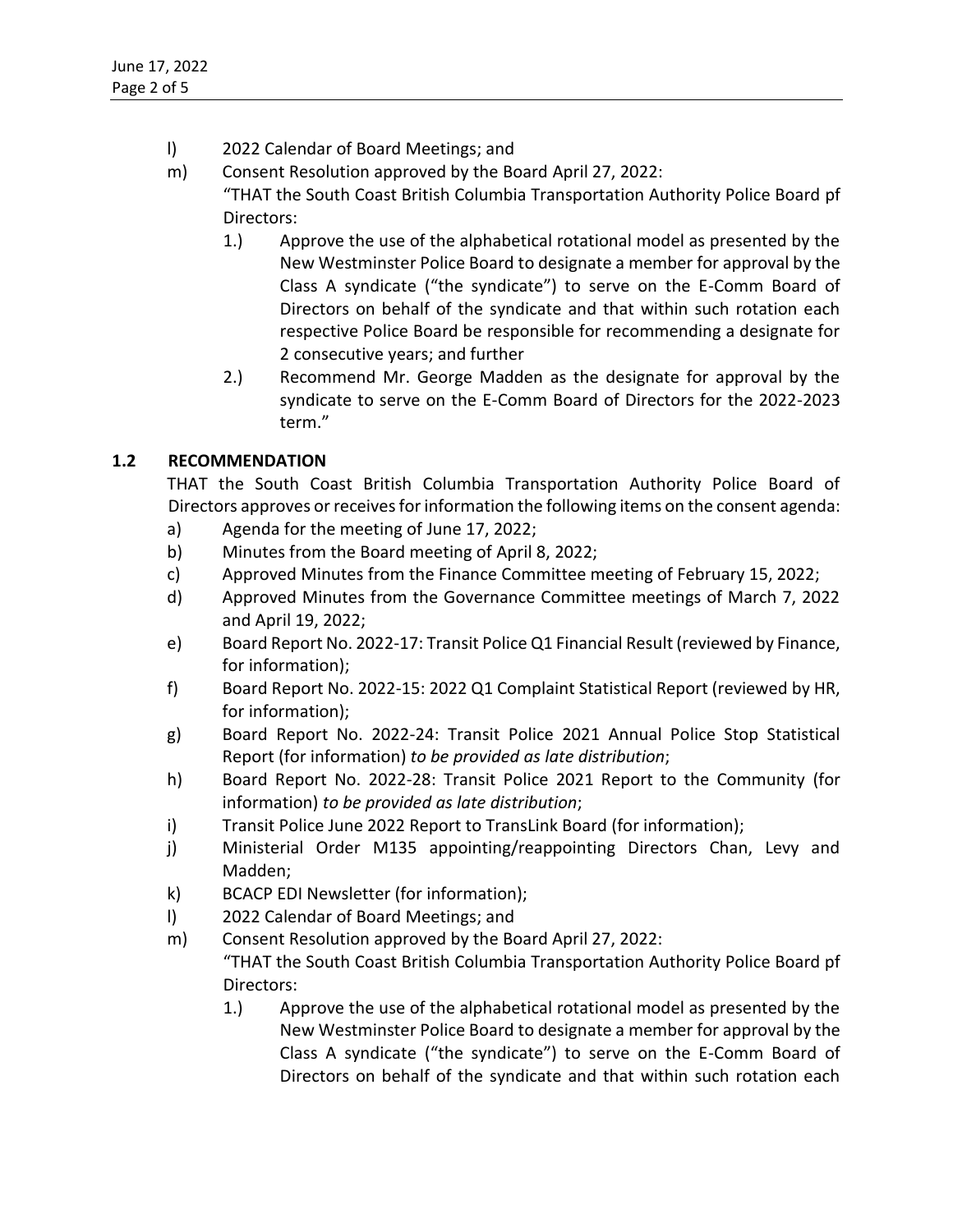respective Police Board be responsible for recommending a designate for 2 consecutive years; and further

2.) Recommend Mr. George Madden as the designate for approval by the syndicate to serve on the E-Comm Board of Directors for the 2022-2023 term."

## **1.3 Items Removed from the Consent Agenda [9:05 – 9:15 a.m.]**

Any item removed from the Consent Agenda will be considered individually in numerical order. A separate motion will be required to consider, receive and/or approve each item.

- **2. Public Delegations: Community Remarks and/or Written Submissions** Remarks and/or written submissions from members of the community.
- **2.1 Presentation: Targeted Mobile Enforcement Team – Cst. Brad Dow [9:15 – 9:30 a.m.]** The Board to receive a presentation from Constable Brad Dow in regards to the Targeted Mobile Enforcement Team ('TMET').

## **2.2 Chief Officer Information Report – Chief Officer [9:30 – 9:50 a.m.]**

Report from the Chief Officer to include the following:

- Operations Division Update
- Administration Division Update

### **2.3 Strategic Plan Update [9:50 – 9:55 a.m.]**

The Board to receive an update on the [2022-2026 Strategic Plan.](https://transitpolice.ca/wp-content/uploads/2022/01/Transit-Police-Strategic-Plan-20211208-v10-FINAL-web-spreads.pdf)

**3. Other Business**

### **3.1 Service or Policy Complaint [9:55 – 10:25 a.m.]**

**Board Report No. 2022-27: Service or Policy Complaint - Thin Blue Line Symbol:** Historical Context and Existing Policy [re Service or Policy Complaint – OPCC File No. **2022-21156]**

In regards to Service or Policy Complaint OPCC File No. 2022-21156, the Board had previously directed the Chief to investigate. The investigation is complete and the Board to receive the summary report to determine if any further action is required.

### **3.2 RECOMMENDATION**

THAT the South Coast British Columbia Transportation Authority Police Board of Directors:

- A. Receive Report No. 2022-27: 'Thin Blue Line' Symbol: Historical Context and Existing Policy re Service or Policy Complaint OPCC File No. 2022-21156;
- B. Support the findings from the Chief Officer; and
- C. Pursuant to s. 172(1) of the *Police Act,* notify the Complainant, Police Complaint Commissioner and Director of Police Services of the outcome of the investigation.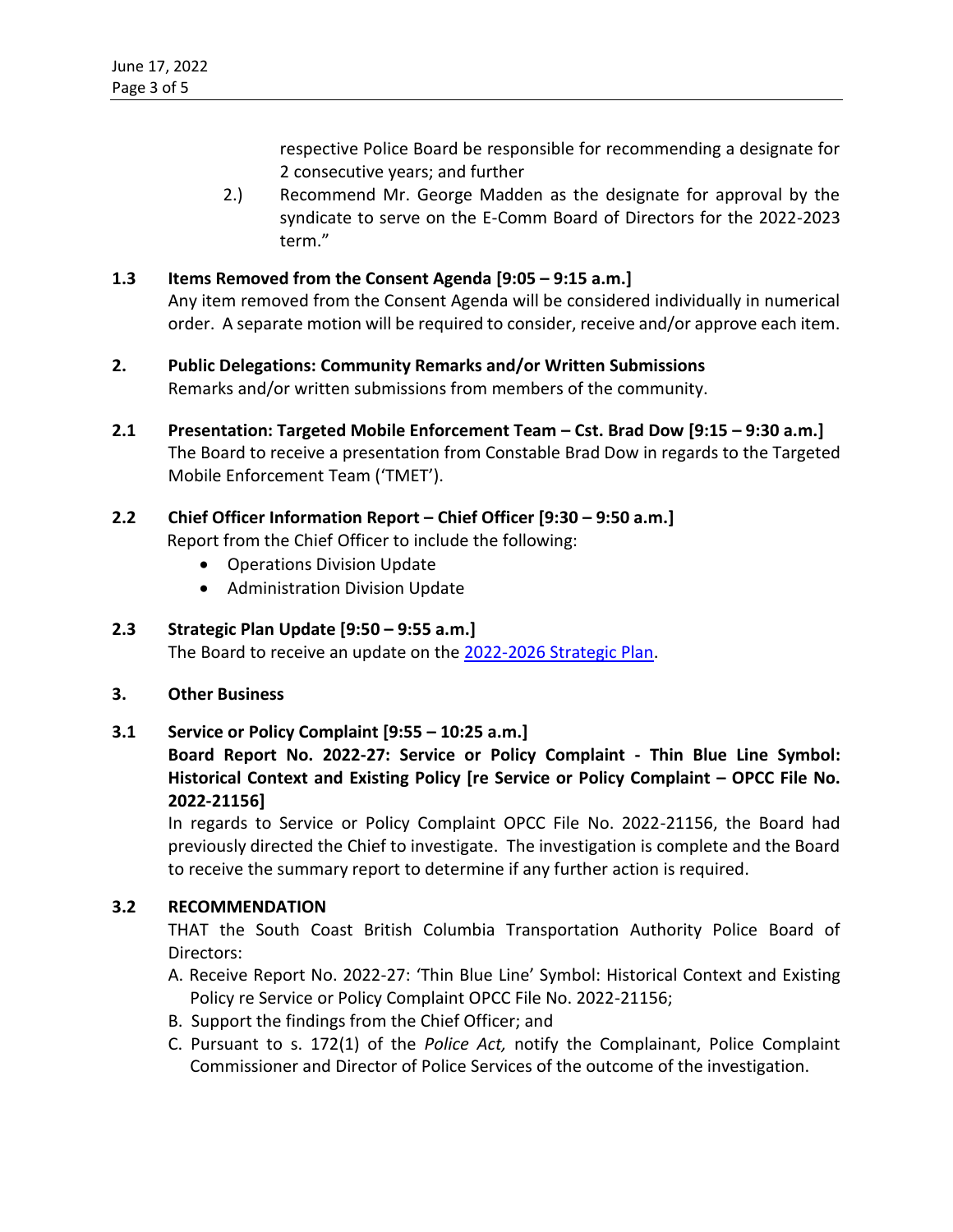## **3.3 Report from Chair, Finance Committee [10:25 – 10:30 a.m.]**

The Board to receive an oral report from the Acting Chair of the Finance Committee regarding recent activities of the Committee.

### **3.4 Report from Chair, Governance Committee [10:30 – 10:35 a.m.]**

The Board to receive an oral report from the Chair of the Governance Committee regarding recent activities of the Committee.

## **3.5 Committee Composition and Oversight, Vice Chair & Finance Committee [10:35 – 10:50 a.m.]**

The Board to discuss the composition of the standing committees and determine if any changes are necessary to Committee membership, structure or oversight. In addition, the Board to consider the following:

- **Vice Chair Reappointment**: as per the Governance Manual, the Vice Chair position is a one-year term (Vice Chair Terms of Reference provided for information). Director Larson's term will be up at the end of June 2022.
- **Finance Committee**: Director Dinwoodie has been serving as the Acting Chair and it is recommended that he be appointed as Chair of the Committee for the remainder of the year. It is further recommended that incoming Board Member Bill Chan be appointed to the Committee once his term commences.

### **3.6 RECOMMENDATION**

THAT the South Coast British Columbia Transportation Authority Police Board of Directors:

- A) Reappoint Marnie Larson as Vice Chair of the Board for a one-year term until June 2023; and
- B) Appoints Murray Dinwoodie as Chair of the Finance Committee and Bill Chan as member of the Finance Committee for the remainder of 2022.
- **3.7 British Columbia Association of Police Boards Annual Conference [10:50 – 10:55 a.m.] – Directors Dinwoodie, Hotel, Madden & Parmar**

Directors Dinwoodie, Hotel, Madden and Parmar to report back on the BCAPB Annual Conference and AGM that was held on May  $26<sup>th</sup>$  &  $27<sup>th</sup>$  in Surrey.

## **3.8 Canadian Association of Police Governance (CAPG) Annual Conference & AGM [10:55 – 11:00 a.m.]**

The [CAPG Annual Conference](https://capgconference.ca/) and AGM is being held in Saskatoon on September 9-11, 2022. The Board to determine if any Board Member(s) will attend virtually or in person.

### **3.9 RECOMMENDATION**

THAT the South Coast British Columbia Transportation Authority Police Board of Directors approve the registration and related travel costs if attending in person for Director(s)

to attend virtually and/or in person the CAPG Annual Conference and AGM on September 9-11, 2022.